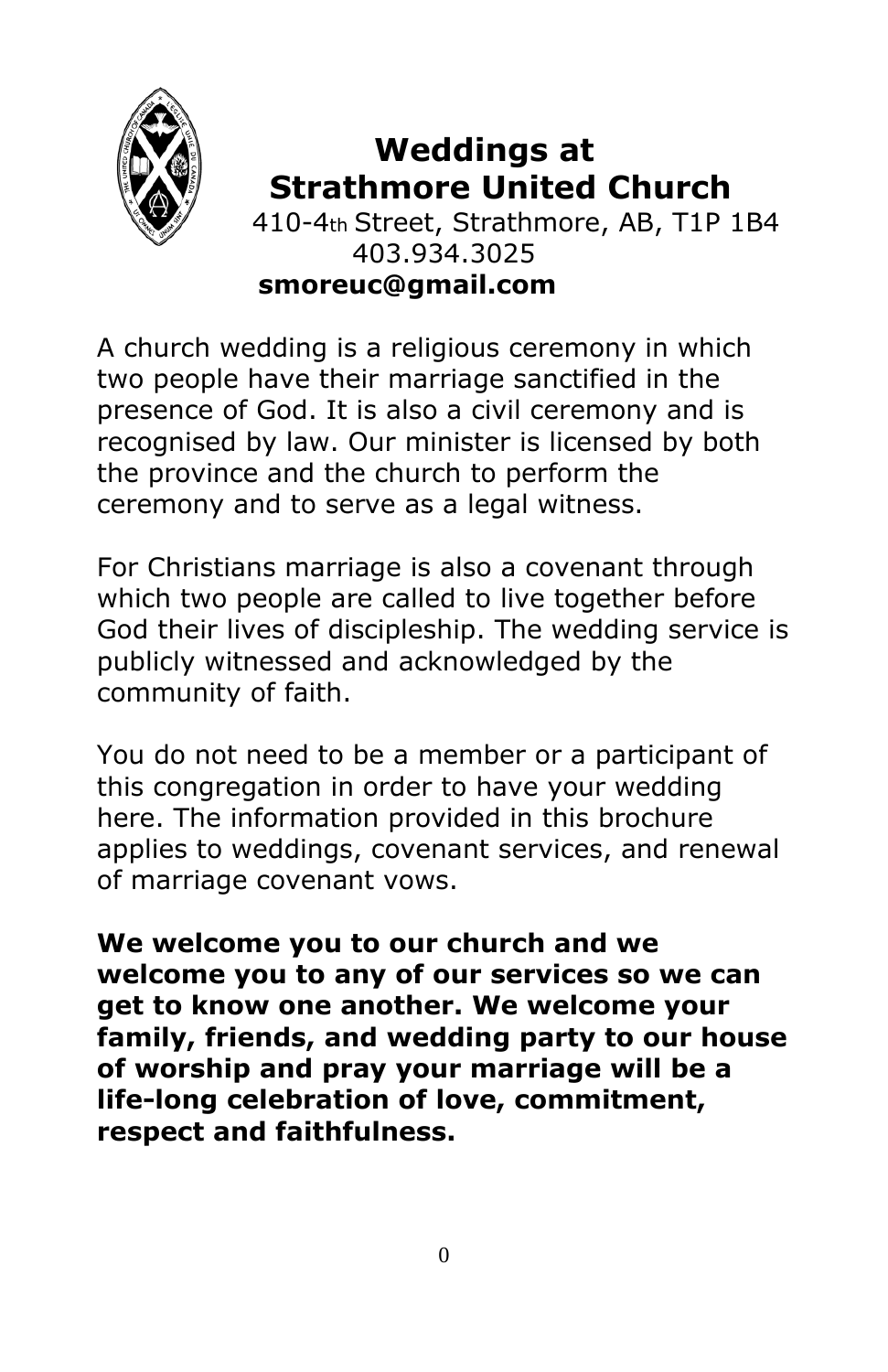# *FEES FOR SERVICE*

Once you and your partner have decided to have a church wedding or covenant service, you need to contact the minister and arrange a date for the service.

Minister \$400 *(negotiable)*  Sanctuary \$150 *(must submit to church office to reserve date)*  Organist/Pianist \$250 *(optional)*  Wedding Hostess \$100 *(required)* 

Weddings can be done at *almost* any place you choose. If you choose to be married in a location outside of the church, the \$150 deposit serves as an honorarium to the church; the minister's fee of \$400 *(plus mileage)* would be paid separately.

*All fees must be paid before the day of the wedding.* Cheques or cash are accepted, and must be paid to the church, the minister, the hostess and the musician separately.

The minister's fee is negotiable. If the agreed upon amount is not paid, the minister reserves the right to not register the marriage until payment has been received or other arrangements made. The legal status of church blessed covenants varies from province to province.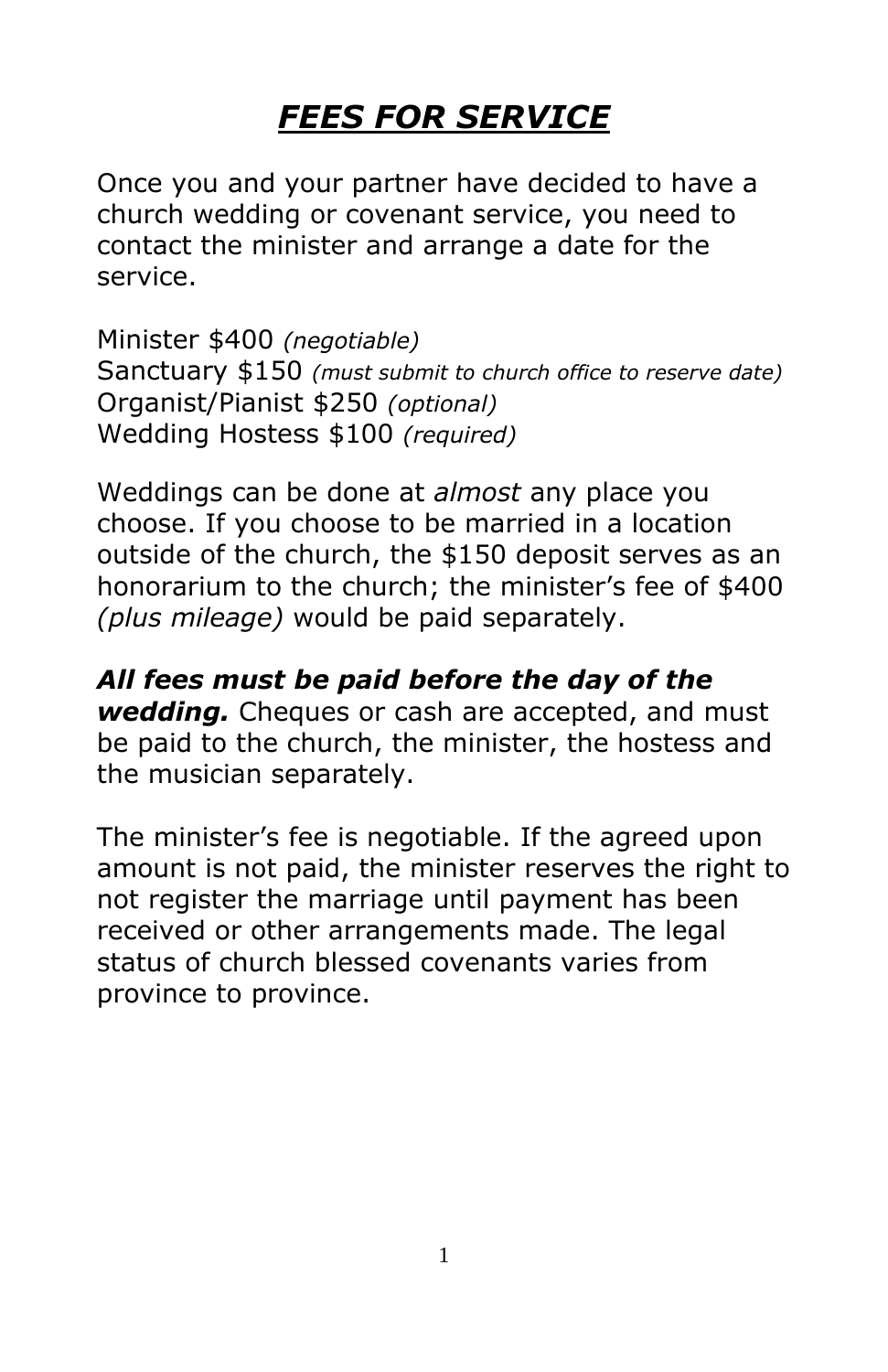## *SOME THINGS YOU NEED TO KNOW*

**Presider –** The minister of our church, or our minister's designated replacement, will preside at your wedding. If there is no United Church minister available, you may make a request to the Strathmore United Church Council to provide your own minister. This guest minister must be licensed by his/her own church and the province of Alberta to preside at weddings to be eligible for consideration by our Council. *Marriage Commissioners cannot preside at a wedding held in a church.* 

**Communion** may be served during the ceremony if you choose**.** 

**Children** of your partnership or from previous partnerships can be included in the covenant if you choose.

**Flowers and Decorations** are permitted in the narthex, the foyer, on the pews and around the chancel area. Seasonal church decorations, such as banners, remain in place for weddings. *Please ensure that someone from your wedding party remains behind to remove your wedding decorations after the wedding service!* 

**Rice, confetti, birdseed, and bubbles** are not used at the church.

**Silk Flower petals** down the center aisle may be used, but removal of the petals following the ceremony is the responsibility of the wedding party. Real petals may not be used.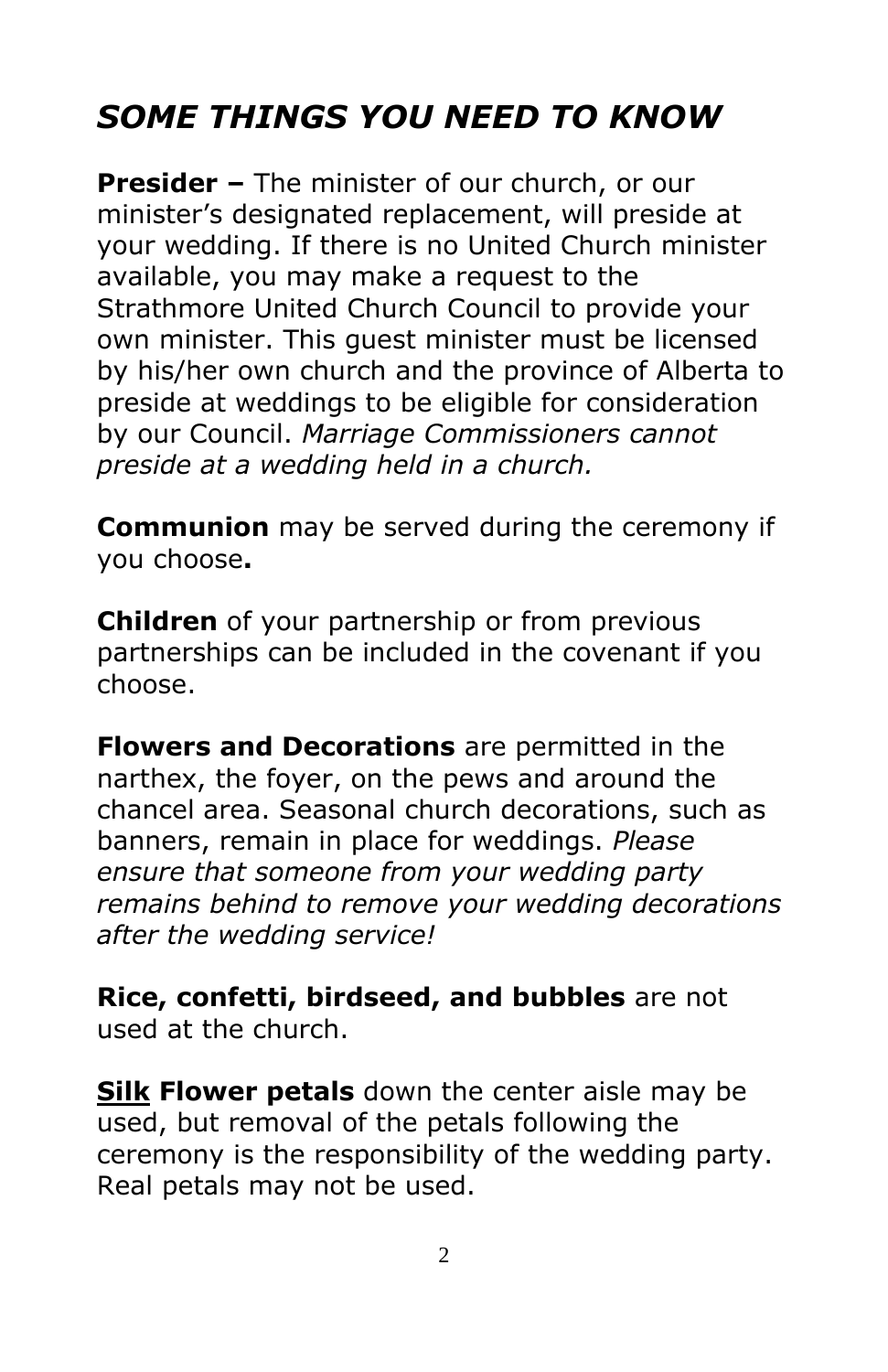**Furniture**—The pulpit, pews, organ, communion table and baptismal font are permanent fixtures and may not be moved.

**Photographs** and/or video recordings during the service are allowed. Your photographer should confer with the minister for a clear understanding of how the minister and photographer team together in ways that are mutually respectful. The service is arranged in such a way as to provide several opportunities for photographs to be taken.

Normally, there are **no weddings** on Sunday's, or during the liturgical seasons of Advent, Lent or Christmas.

**Musicians** or music are arranged separately. We have musicians who may be available.

An **Order of Service** for the wedding guests is not generally provided. If you would like to have one printed, you can choose from several bulletin covers. There is an added cost for the order of service which depends upon the cost of purchasing and printing the covers.

**A Provincial Marriage License** & registration of marriage application is available from the Alberta Registry agent. You will be asked to pay a fee for the license. *We cannot do a legally recognized wedding unless you have the license!*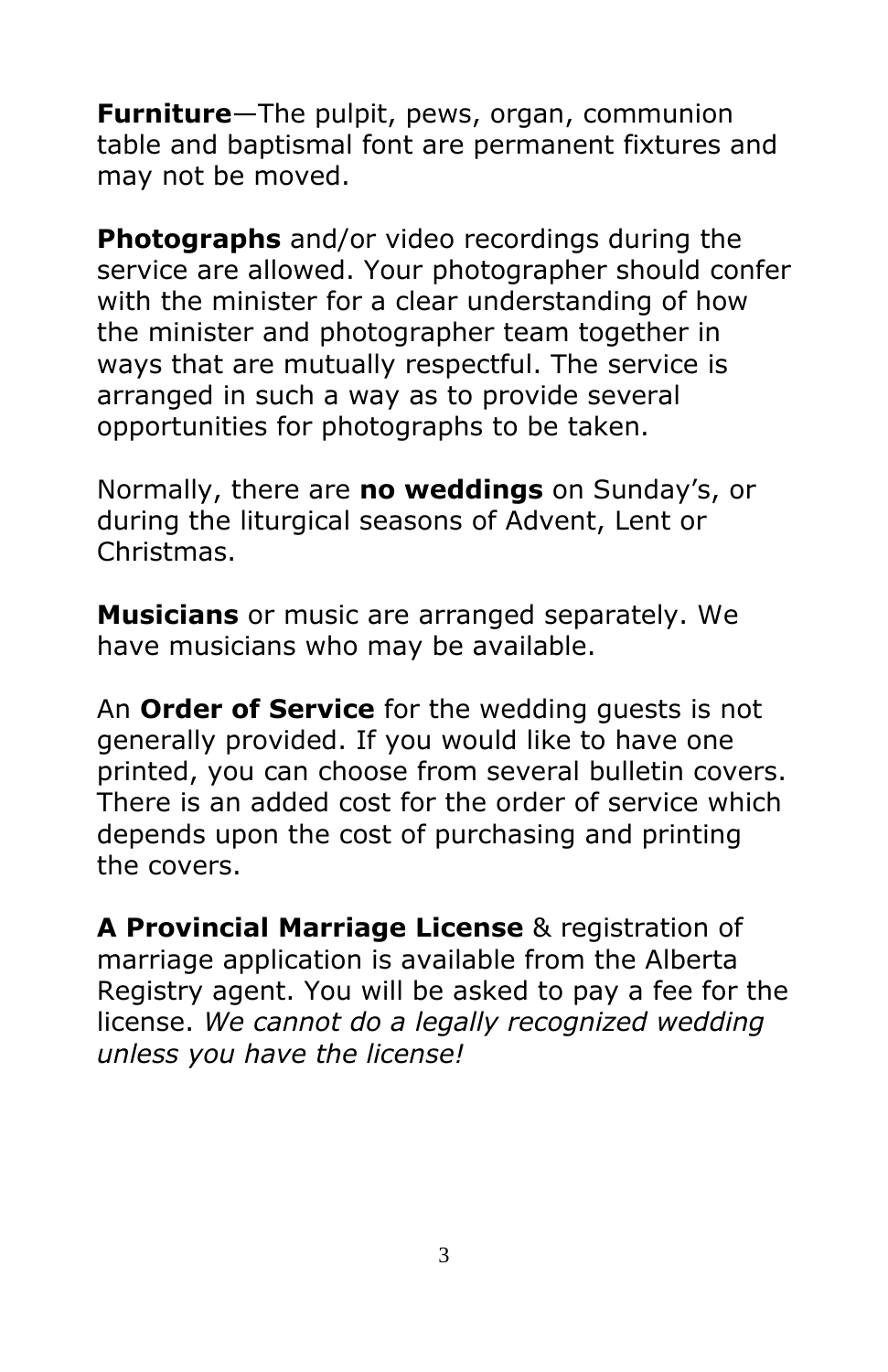### *BEFORE THE WEDDING*

We will need to meet together. We will go over the service and choose the scripture, blessings and prayers which form the service. This is your special day, and it is important that the ceremony is one that you will cherish and remember through the years to come.

Sometimes, people just are not ready for a big step like marriage. If the minister feels that more time is needed before the wedding, he/she might suggest that we wait a while, just to make sure that this marriage is one that will stand the test of time.

A 6 session **marriage preparation** course is available from the minister. There is no fee for this service, though you are encouraged to make a donation to our mission fund. You may also choose to take a marriage preparation course from one of several secular agencies which provide this service. A marriage preparation course is NOT a counselling session, and is required before the wedding can take place.

There are to be **no drugs or alcohol** at the wedding, and if there is any indication that a member of the wedding party is under the influence of drugs or alcohol, the minister reserves the right to refuse to do the ceremony.

We will meet a day or two before the wedding for a **rehearsa**l, just to make sure that everyone knows what to expect on the day of the wedding.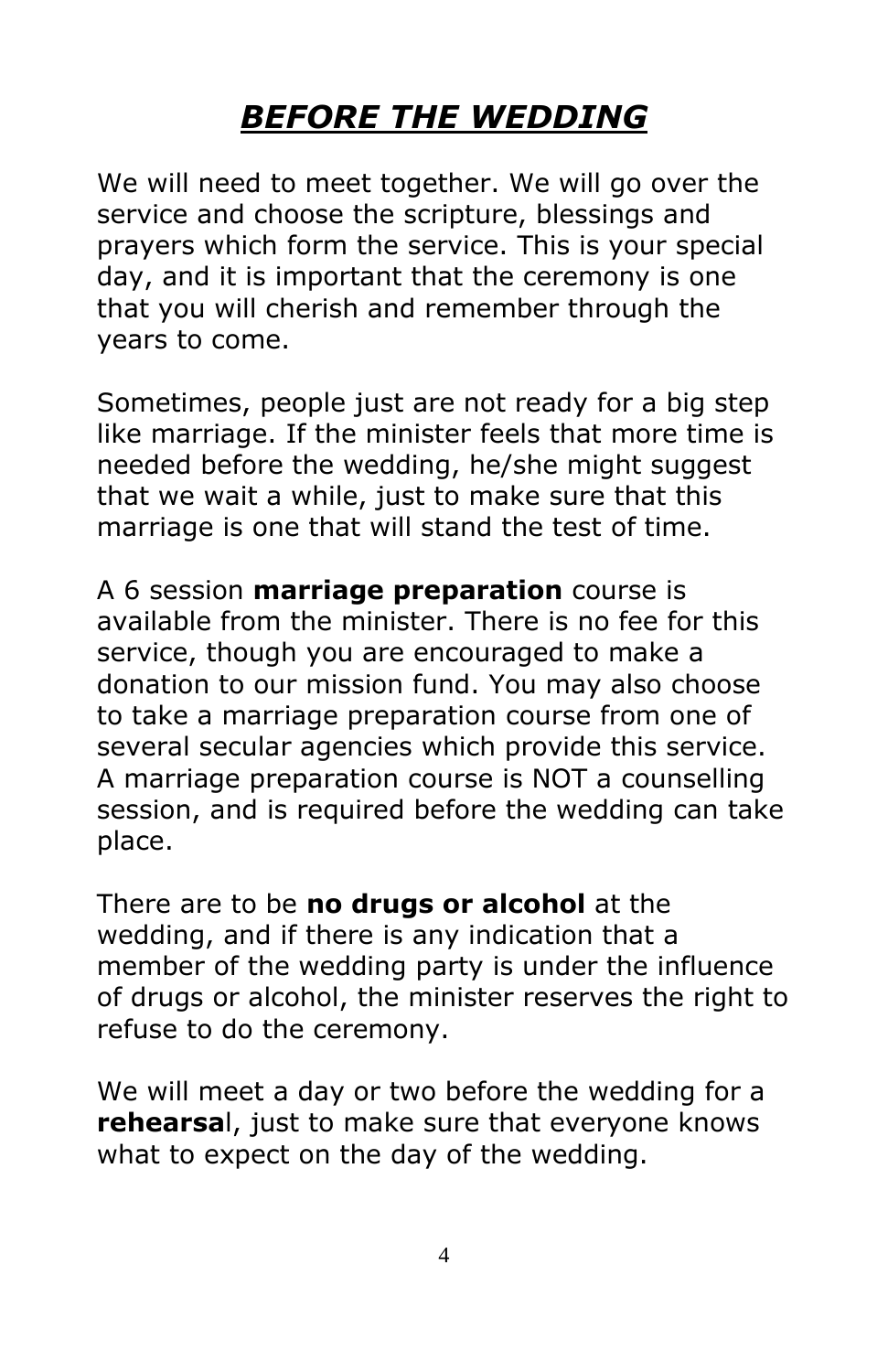### *THE WEDDING DAY!*

During the service, we will sign the church register, and the provincial registration form. The provincial registration will be mailed to the Alberta Registrar's office by the minister.

You may pick up the church issued **wedding certificate** after the wedding, or have it mailed to you. Please let the presider know your preference.

**The bride** must sign the provincial and church registries with her legal name as shown on her birth certificate.

After the wedding, the bride can use the church issued marriage certificate to change her surname to her husband's. *This is your choice, based on your personal preferences and cultural considerations*. It is not required that a woman take the surname of the man she marries.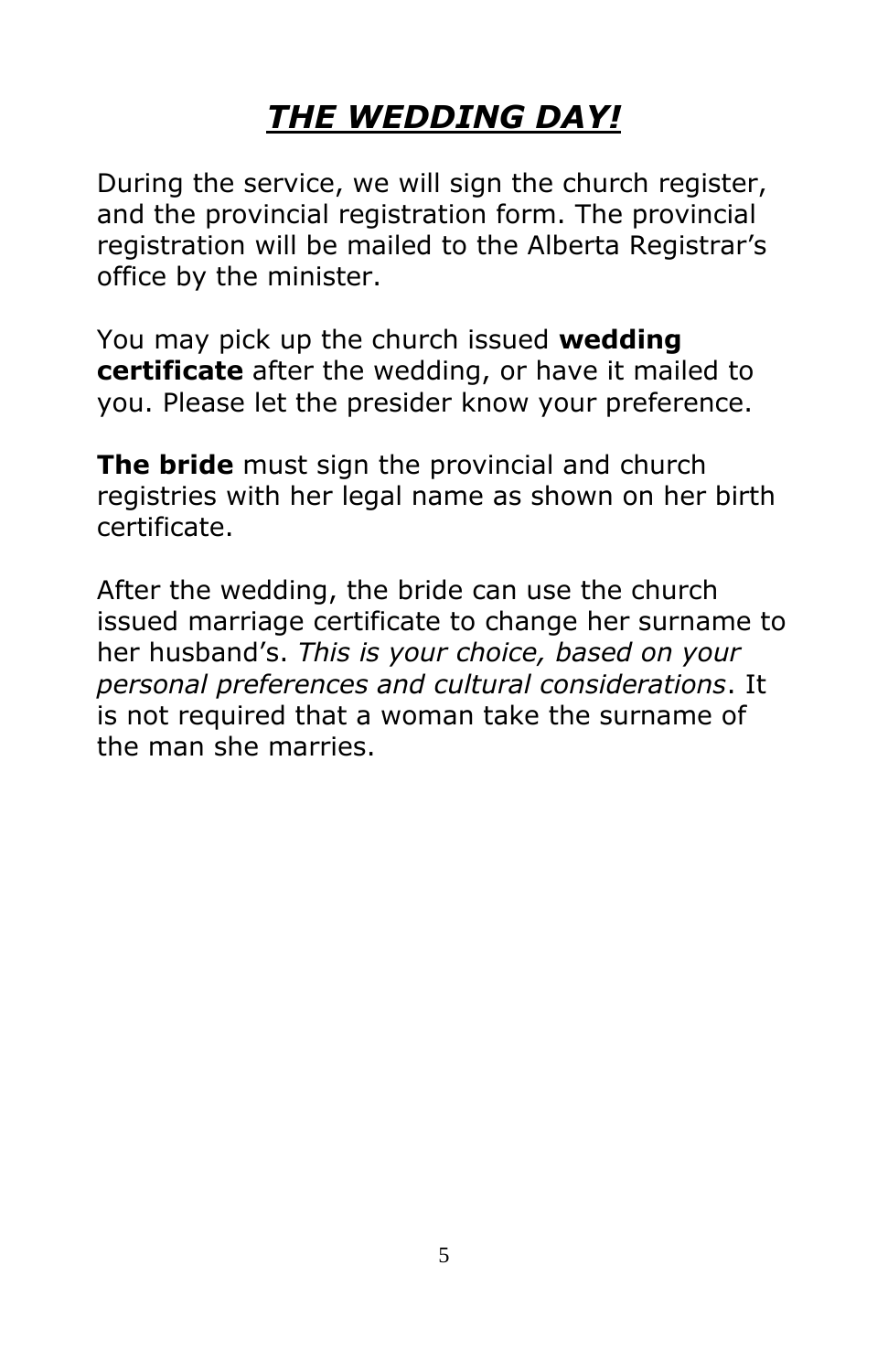Thank you for choosing our church for your wedding! We need to know a few things about you:

| <b>Full Name</b>   |  |
|--------------------|--|
| Address            |  |
| Phone              |  |
| Email              |  |
| <b>Full Name</b>   |  |
| Address            |  |
| Phone              |  |
| Email              |  |
| Date Of<br>Wedding |  |

| Deposit  | \$150 non refundable deposit<br>enclosed |
|----------|------------------------------------------|
| Location |                                          |

#### Please send this request for a wedding service to: **Strathmore United Church 410 Fourth St. Strathmore AB T1P 1B4**

#### **Tel: 403-934-3025 Fax: 403-934-3081 Email: [smoreuc@gmail.com](mailto:smoreuc@gmail.com)**